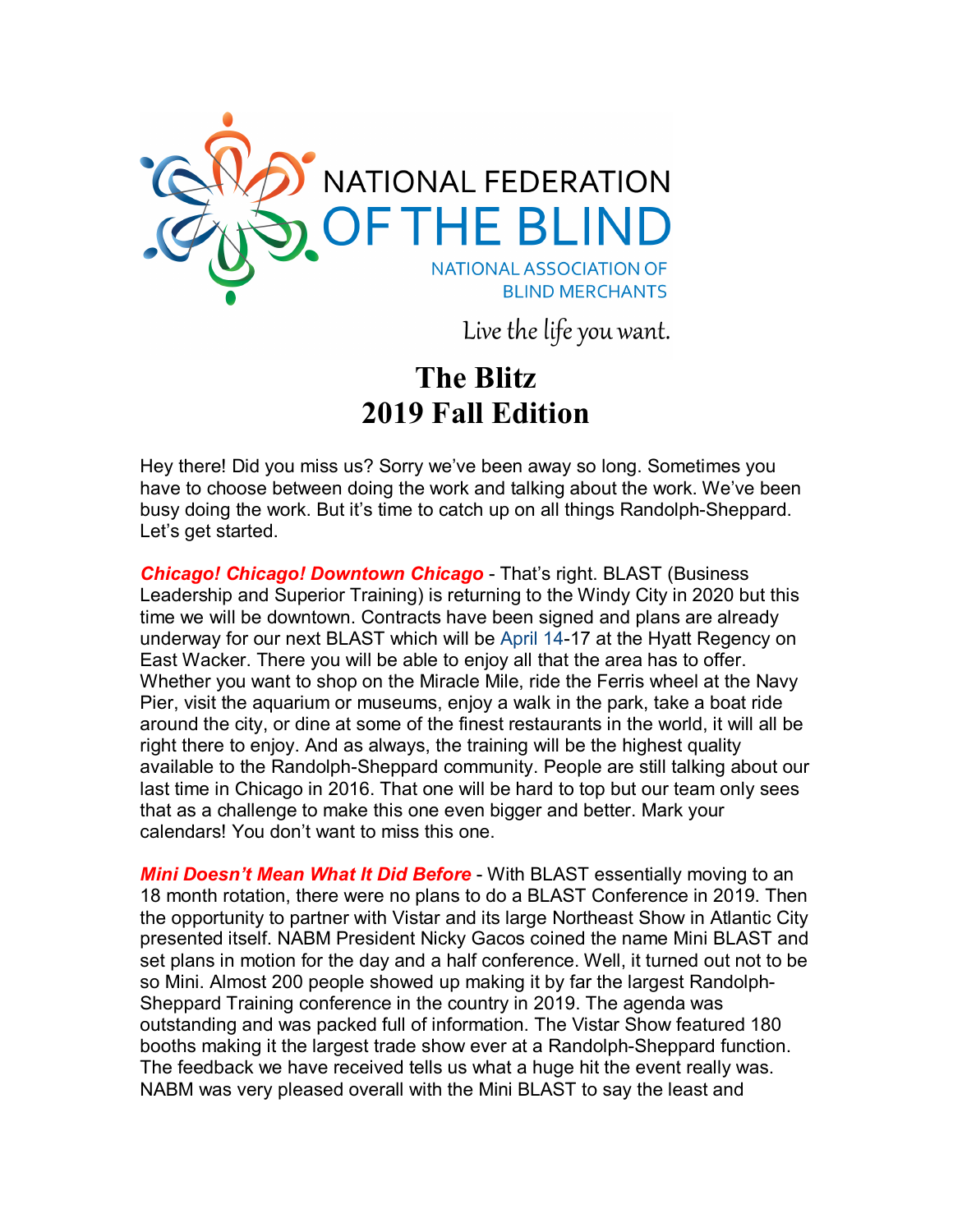appreciated the opportunity to partner with Vistar. Who knows? There may be more of these sorts of events in the future.

*Heidi Chico Honored by NABM* - Wittern Group CEO and Past Chair of the NAMA Board of Directors Heidi Chico delivered the keynote address at the Mini BLAST and then was presented with NABM's inaugural Frances Lorraine Goranson Award. Goranson, a young blind woman living in South Dakota in the 1930's, was the first known woman blind vendor in the Randolph-Sheppard Program. Her story of determination and perseverance is an inspiration to all. The award will be presented annually to a deserving woman who exemplifies Ms. Goranson's pioneer spirit and dedication toward the advancement of women entrepreneurs. Heidi Chico's leadership, determination, and support of women within the National Automatic Merchandising Association, the Convenience Services Industry as a whole, and the Randolph-Sheppard community certainly make her a deserving first recipient of this award.

*Educating Education* – It is no secret that the Randolph-Sheppard community has become increasingly frustrated by the Department of Education. NABM was so frustrated that the Department of Education's administration of the program was one of the issues when NABM went to The Hill in May to talk to members of Congress. And most recently, NABM President Nicky Gacos, Terry Smith, and NABM member and New York blind entrepreneur Yvonne Reilly-Bachmore met with the House Education Committee staff to discuss concerns. However, there is optimism that things might change. The Senate finally approved Mark Schultz as the new RSA Commissioner. Schultz is the former VR Director in Nebraska so he comes with a lot of knowledge about VR although not so much about Randolph-Sheppard. Nicky Gacos and Terry Smith recently met with the Commissioner to educate him about our issues. We discussed among other things:

- 1. The need for RSA to provide much needed policy guidance on important issues and consider updating the regulations which haven't been revised since 1975 or at least clarify them;
- 2. The need for RSA to get involved with federal agencies if they know the federal entity is out of compliance rather than the only solution being the SLA filing for arbitration;
- 3. The burdens imposed on SLAs by the backlog in convening arbitration panels and approving state BEP rules;
- 4. The negative impact that changing the policy interpretation on the extent to which federal funds can be used to perform renovations will have on the livelihoods of blind people;
- 5. The issues related to states having to get prior approval on purchases that exceed \$5,000 and for sending blind vendors to training such as BLAST; and,
- 6. Concerns about state monitoring of state Randolph-Sheppard Programs.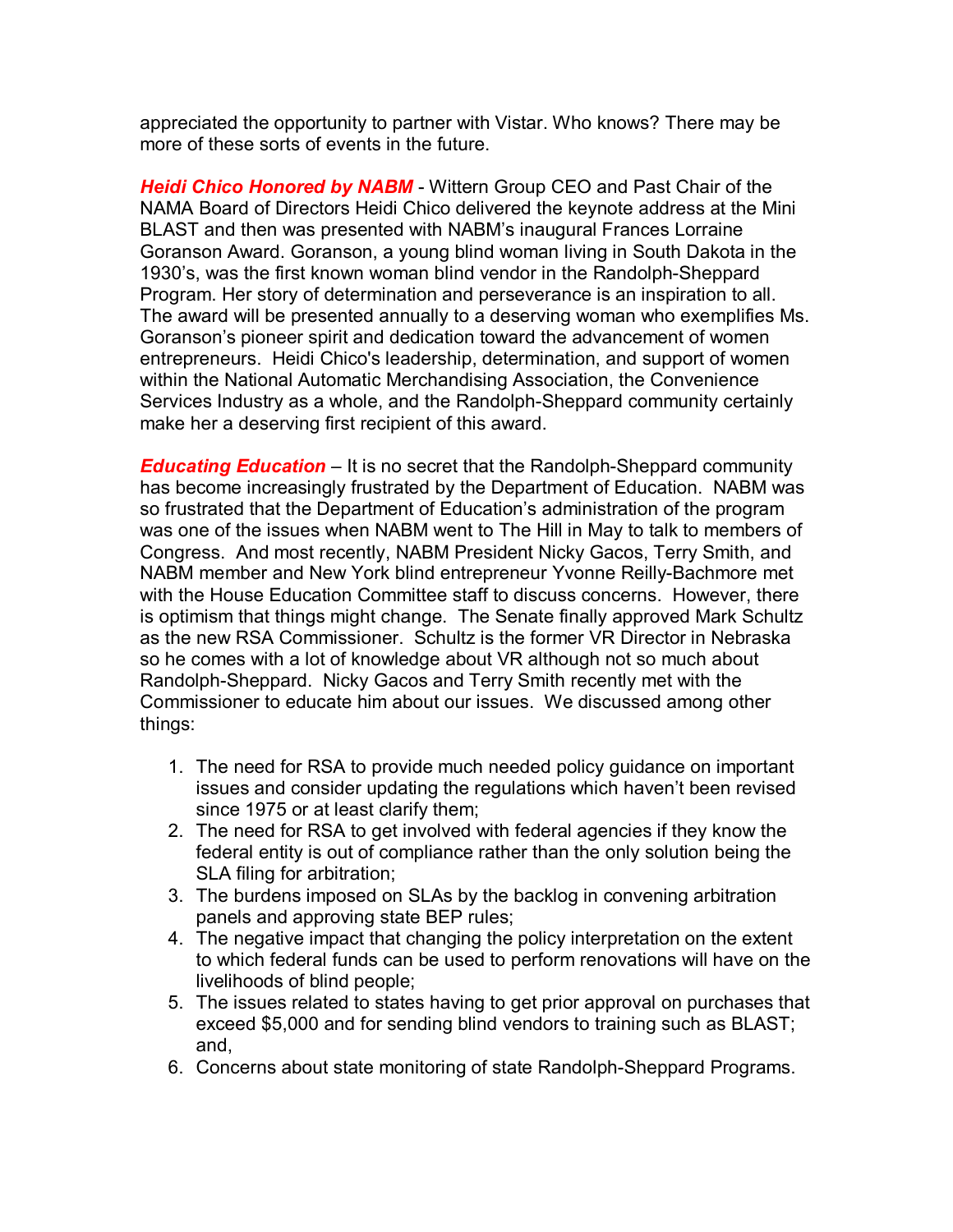Obviously, nothing was resolved. No promises were made. However, we are hopeful that Mr. Schultz will follow up on the issues and help resolve them to the extent he is able. Ironically, on the same day this meeting took place, Commissioner Schultz paid a visit to the National Federation of the Blind facilities in Baltimore where he discussed blindness issues with President Riccobono and other key staff.

*It's Not All Bad News at RSA* – There is actually some great news from RSA albeit a little dated now. However, for those who haven't heard, RSA has hired two new staff to work in the Randolph-Sheppard unit. Christine Grassman was hired to offer mediation to parties to arbitration before the panel is formally convened. The goal is to give the parties the opportunity to resolve any conflict and avoid the lengthy and expensive process of arbitration. Christine is an attorney with mediation experience. To date, she has had only one mediation and it produced favorable results. James McCarthy was also brought on board. Jim will primarily be shepherding the arbitration cases through the process. Jesse Hartle is backing out of the arbitration world to a certain extent. All three staff will be involved in monitoring visits. We understand the first monitoring visit has been scheduled. If this is news to you, then relax. They aren't coming to your state. NABM is optimistic that by being fully staffed, RSA will be able to do more state monitoring on a more consistent basis. This is an important function of RSA in our opinion. So, with that said, please join us in welcoming Christine and Jim aboard.

*Smooth Sailing on the Highways*- We are not going to say rest area commercialization is dead; however, the issue seems to have absolutely no momentum. NABM and the coalition we are part of has worked tirelessly to educate members of Congress about the impact such legislation would have not only on blind entrepreneurs but on other small business owners and local governments. Those efforts are definitely paying off. We must not let our guard down. There will be future attempts to take these opportunities away from blind people. And the National Association of Blind merchants and National Federation of the Blind will be there when they do to fight to protect the opportunities for blind people.

**DoD: The Never Ending Story** - Litigation seems to be the norm when it comes to DoD facilities. Here is a brief recap of recent cases:

• Hurlburt Field - Good news here. The arbitration proceedings in this Florida case has concluded and the panel ruled the priority applies to Dining Facility Attendant (DFA) contracts. What the Army will do now is unclear. Will it simply ignore the ruling and force the State to go to court to enforce the ruling? Or will it attempt to appeal to federal court? Time will tell but we look forward to the time when a blind vendor will be in charge of the food service at this facility.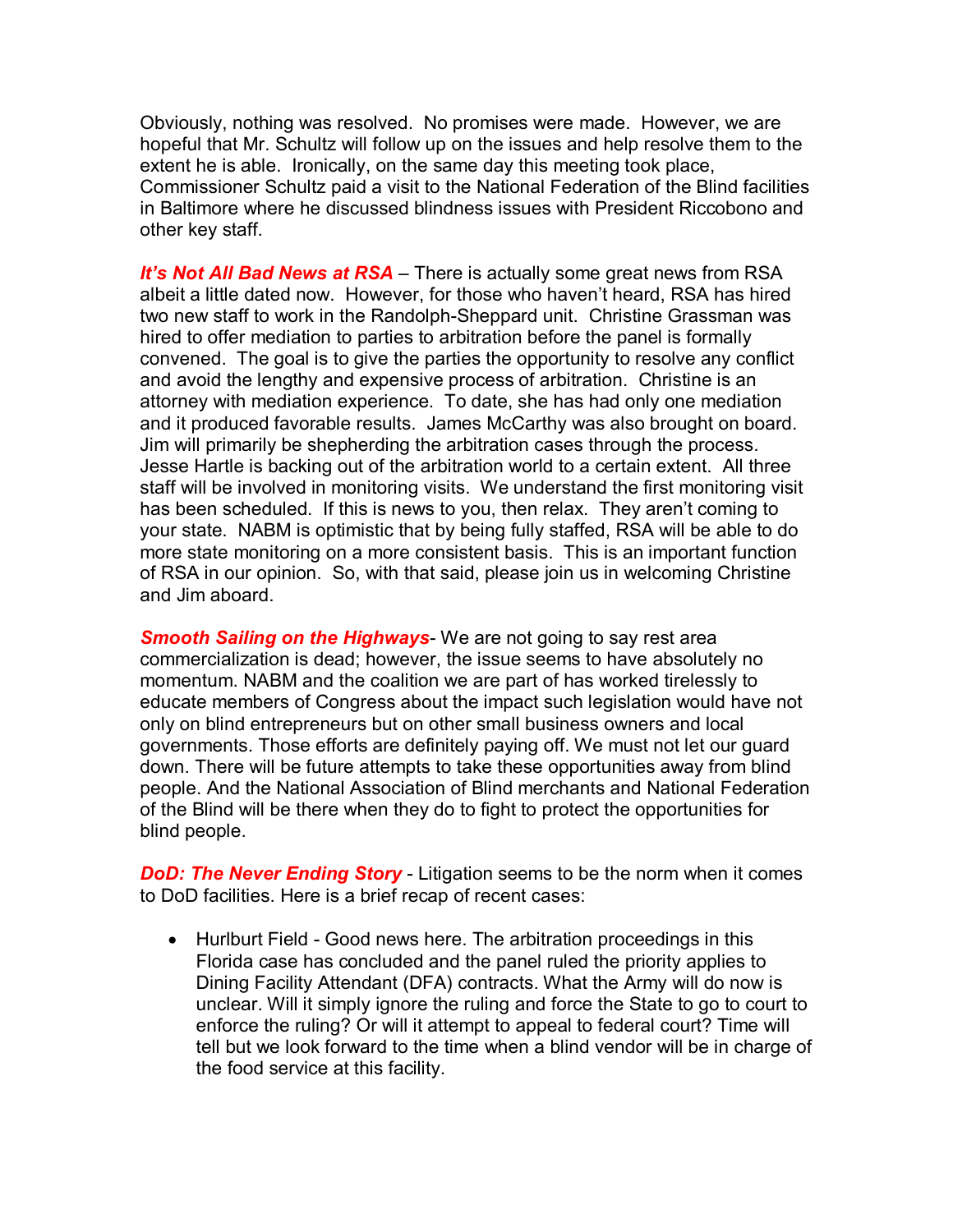- Camp Blanding The Florida SLA has withdrawn its arbitration complaint in this case. The issue here was the Army did not want to exercise the option years of its full food contract indicating it instead planned on delivering meals to the troops in an alternative manner through the officers club. The SLA was able to get an injunction and was allowed to continue operating the contract for almost 2 years. The contract will end soon so to a certain extent the issue is moot.
- Eglin Air Force Base You will recall last year, Florida won a huge arbitration case against the Tyndall Air Force Base. The panel ruled that the priority applied to the vending on the base and that the Exchange is subject to the vending machine income sharing provisions of the Act. Now, the SLA is taking on the same issue at another Air Force Base. The case has yet to be heard.
- Fort Knox The Kentucky SLA filed for arbitration over a similar vending issue at Fort Knox. The state attorney who filed the complaint has since left state government and the SLA is uncertain as to the future of this case. The Department of Education has not convened the panel yet.
- King's Bay Submarine Base This was a DFA solicitation that actually came out with a Randolph-Sheppard priority which may be a first. After first being told its proposal was in the competitive range, the Georgia SLA was later told it was not. This is the first case where RSA offered mediation to the parties and a settlement was reportedly reached although nothing has been signed to date.
- Fort Bliss This case just keeps on going. The issue is whether or not the Army can split out the DFA portion of a contract and award it without the R-S priority. The Army prevailed in arbitration but thanks in large part to a letter to Congressman Pete Sessions that NABM helped get from the Secretary of Education stating the priority applies to DFA contracts, the ruling was overturned in federal court. However, the Army has since appealed to the Court of Appeals so we wait. This is a must win case for Randolph-Sheppard. No pressure on Peter Nolan and the Texas SLA (SMILE!)
- Fort Riley This is a complicated case but at the heart of the case is the DFA Issue. Does the priority apply? This case is the exact opposite of Bliss. The arbitration panel ruled in favor of the Kansas SLA; however, a federal court judge ruled otherwise. Kansas has taken this one to the Court of Appeals. NABM is helping offset some of the legal fees in this case and the National Federation of the Blind filed an amicus brief. The NFB and NABM are involved because of the importance of this case to blind people. It is another must win case.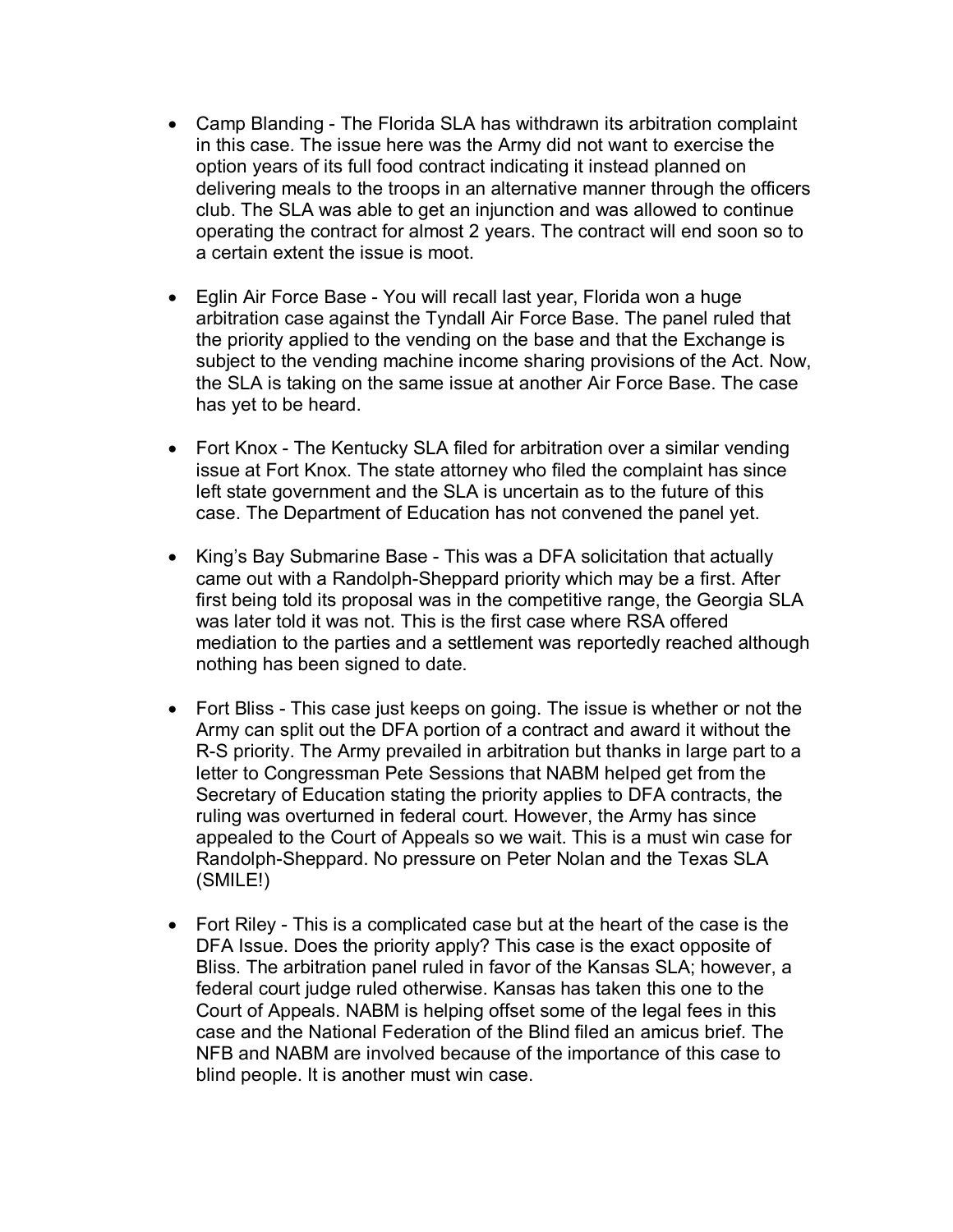- Tyndall Air Force Base The Florida SLA also has filed for arbitration against the Air Force due to its failure to recognize the R-S priority in a DFA bid. Are you seeing a trend here? The Florida SLA is involved in 4, count them 4, arbitration cases. They are fortunate to have a state attorney in Brent McNeal who sees himself as the defender of all things Randolph-Sheppard. Go get em guys.
- Fort Lee After languishing in the Department of Education for over 2 years, this case is finally moving forward. At issue is the determination that the SLA's proposal was not within the competitive range. The Virginia SLA was the incumbent but lost the facility when the contract was awarded to Cantu.
- Fort Benning The hearing in this Georgia case is expected soon. The issue here too relates to the competitive range. Georgia is the incumbent and remains at this site due to a court ordered injunction pending the outcome of the arbitration.
- Fort Sill This situation is almost exactly the same as the Fort Lee case referenced above. The Oklahoma SLA was the incumbent but lost the contract when its bid was determined to not be within the competitive range. A federal judge refused to grant an injunction so the SLA is out and Mitchco is in pending arbitration.
- Leonard Wood Perhaps this Missouri case offers some hope to the states challenging the Army on these competitive range issues. Here the SLA was the incumbent but was ruled out of the competitive range. The SLA got an injunction and eventually prevailed in arbitration.
- Fort Wainwright This is another DFA issue. The Army issued the solicitation for DFA Services without the R-S priority. The Alaska SLA has just recently filed for arbitration.
- Luke AFB This is the biggest disappointment. Luke Air Force Base announced its intention to award a DFA contract to AbilityOne. Despite NABM, the state NFB Affiliate, and Arizona's blind vendors urging the State to challenge this action, the Governor refused. In all likelihood, that opportunity has been lost forever.
- Marine Corps In previous editions of The Blitz, it was reported that the Marines had awarded a multi-state contract for full food service to Sodexo. South Carolina had taken the lead and submitted a proposal on behalf of the states in the East. It was teaming with FSIG. California submitted a proposal for the other contract in the West. However, both proposals were rejected on technical grounds. South Carolina filed for arbitration. The Department of Education has yet to convene the panel.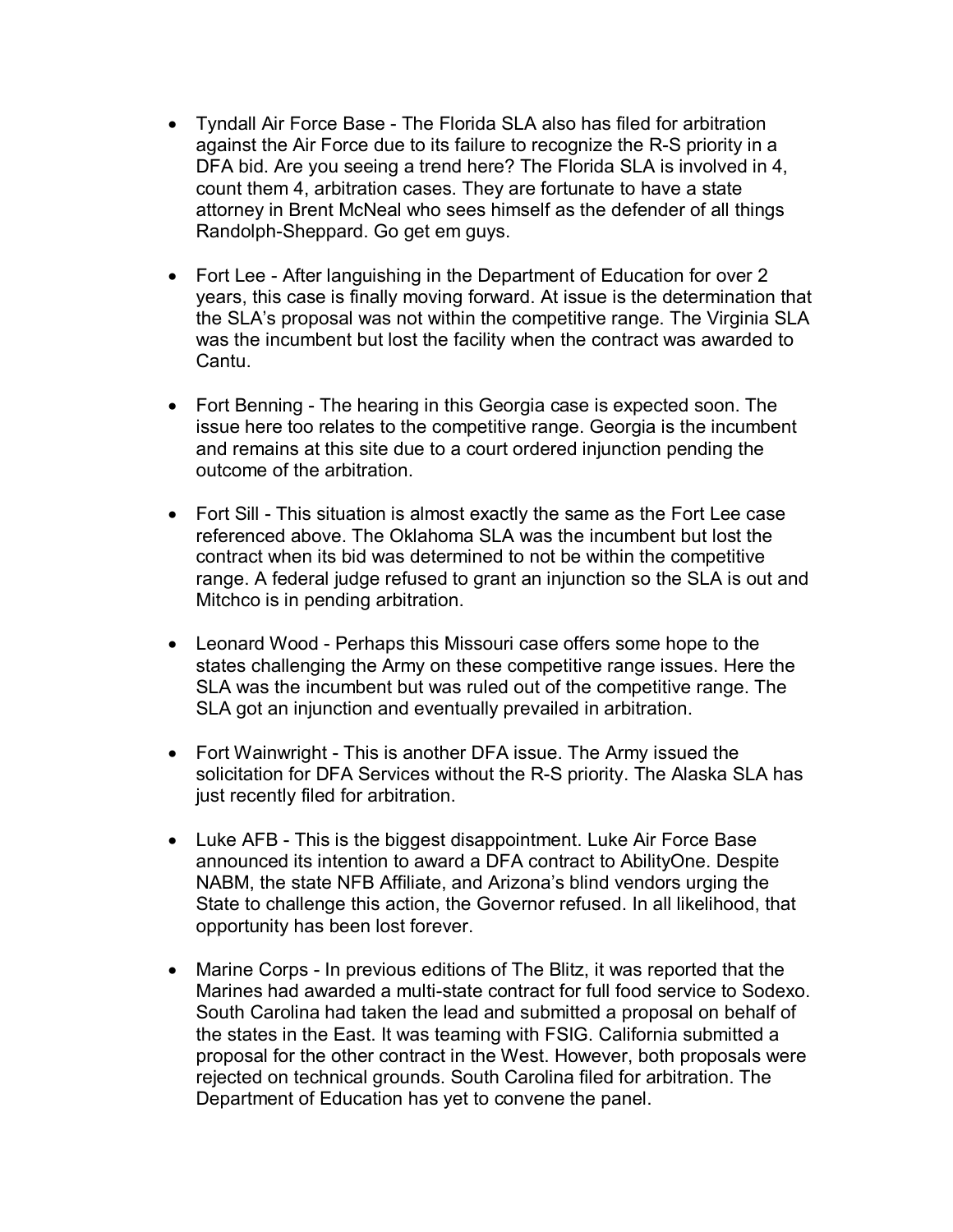Keneohe Bay Hawaii - Speaking of the Marines, here is another one where technical issues with the SLA's proposal eliminated them from consideration. The Hawaii SLA is the incumbent and was able to get an injunction until such time as the arbitration can take place, Therefore, Virgil Stinnett remains there as the blind vendor with his teaming partner Joe Blackstone.

San Diego Navy Base – This was another DFA case and the panel rule din favor of he California SLA in 2018. However, there is a footnote. We understand the Navy is preparing a new solicitation which will include the Randolph-Sheppard priority. This is very encouraging.

Before leaving DoD and the litigations, a couple of observations are in order. Most of these cases are totally unnecessary and a waste of taxpayer dollars. When will the military ever realize it is simpler to just abide by the law? And when will RSA issue guidance that would make it clear how the priority applies to military contracts? A couple of policy directives from RSA and the necessity for these arbitrations evaporates.

*A Cautionary Word About Military Dining* - With all of this litigation, Randolph-Sheppard finds itself with a target on its back. DoD and others are scrutinizing the Program. They are watching. They are asking questions. One thing on their radar is the teaming arrangements utilized by states. NABM has been asked whether or not blind vendors are truly engaged in these operations. Some have gone so far as to allege the priority is being used as a front by the teaming companies to gain a competitive advantage over other companies. The questions themselves are concerning. There should never be a reason to ask these questions and the SLAs and Committees of Blind Vendors must ensure that their military dining arrangements are beyond reproach. They must insist that their vendors at these bases are present and engaged in the business and are decision makers. They must also ensure that the blind guy makes a minimum of 51% of the profit. If these things are not happening, we put all of these contracts at risk. Teaming partners will generally allow the blind vendor to be involved to the extent desired. We just need to make sure everyone of our guys are.

*Army Nutrition Care Contract: What's Cooking?* - The RFP for the multi-state Nutrition Care contract is expected out any day now. The contract will cover the cafeterias and patient feeding in Army hospitals in 5 states - Georgia, New York, California, Missouri, and Kansas. The RFP is coming out with the Randolph-Sheppard priority. The 5 states have agreed that Georgia will take the lead in bidding and Georgia has selected Selrico as its teaming partner. If awarded the contract, a Georgia licensed blind vendor will oversee the service at all 5 hospitals. Five years ago, the Army bid out a similar contract for 8 Army hospitals but claimed the blind vendor priority did not apply. South Carolina was the SLA taking the lead at that time and they filed for arbitration. The panel ruled the priority did apply which is the reason the Randolph-Sheppard language was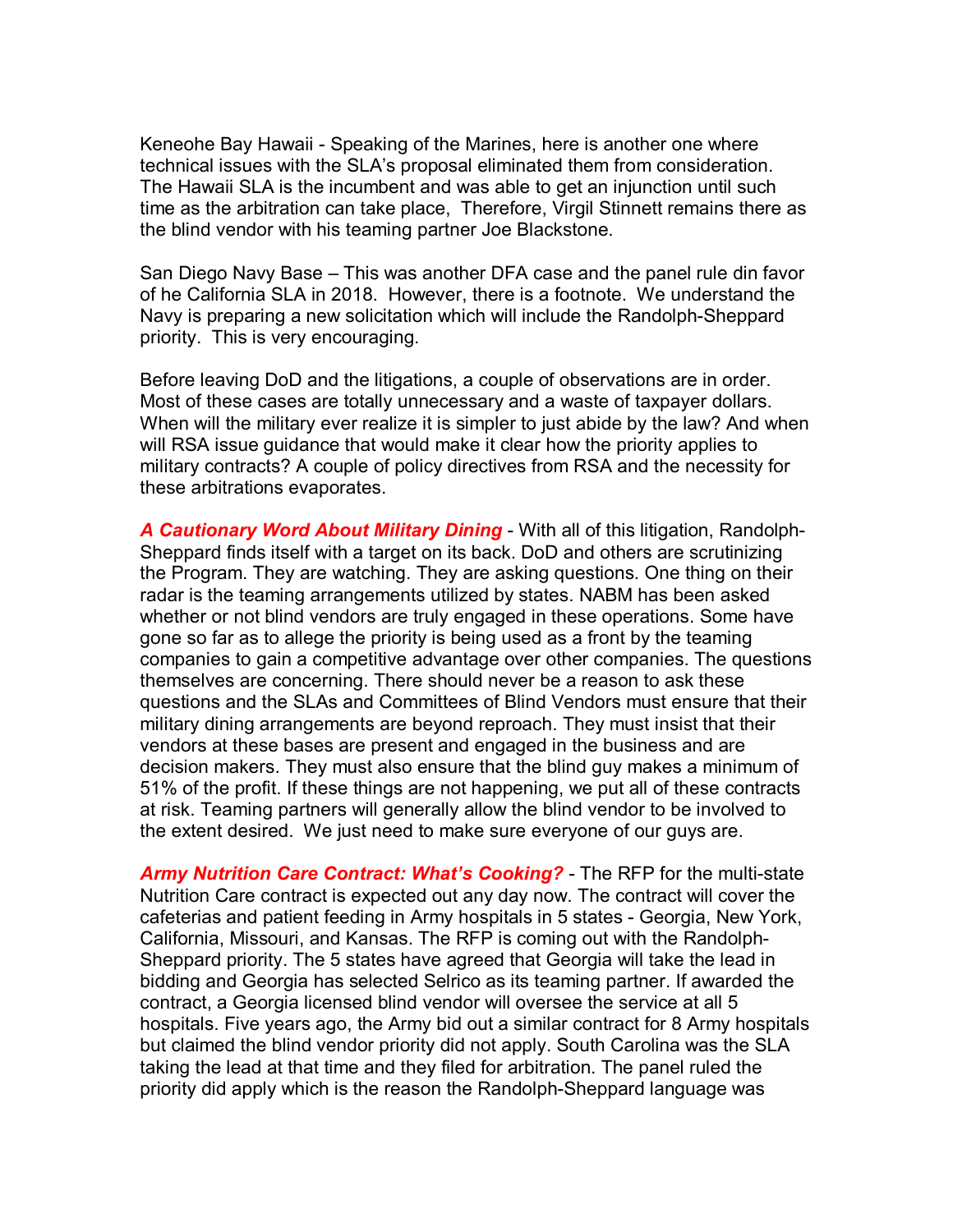included in the draft solicitation and is expected to be in the final one. Although South Carolina will not have a vendor benefit since the hospital in that state is not being included in the solicitation, they deserve a tip of the hat because without the arbitration victory Georgia wouldn't even have a chance.

*May Fly In a Huge Success* - Approximately 100 blind entrepreneurs and other stakeholders showed up for the NABM Fly In and Critical Issues Conference held in May in D.C. It was another fantastic event with great speakers and lots of good information. The highlight was being able to spend time on The Hill talking to our members of Congress. A special thank you is in order to John Pare, Gabe Cazares, Melissa Krueger, and Kyle Wells from the National Federation of the Blind's National Office for setting up the member meetings, helping with the fact sheets, and for doing the training on advocacy. We addressed 3 issues on The Hill - 1. The Department of Education's administration of the Program; 2. The VA's continued refusal to comply with the Act; and, 3. Rest area commercialization. To see the fact sheets we left in the Congressional Offices go to<https://blindmerchants.org/day-on-the-hill-may-21-2019/> .

*GSA Are You Listening?* - Last year NABM released a white paper on issues related to GSA. You can read that white paper at

<https://blindmerchants.org/gsa-compliance-issues/> Recently, NABM President Nicky Gacos and Terry Smith met with GSA officials in Washington, D.C. The conversations seemed productive. They said all of the right things. But are they really listening? The same problems exist - security clearance delays, limitations on the state's vending facilities that reduce income potential for the blind vendors, unfair competition from cafeterias, micromarkets being awarded to private vendors, etc. NABM also provided feedback on a new permit template that was fraught with issues. Now, we hear they will soon be finalizing the template. Did they take to heart our suggestions? Will they allow us an opportunity to offer additional feedback before it is finalized? Will they seek feedback from the National Council of Stars Agencies for the Blind? If GSA wants a true partnership with Randolph-Sheppard, they will indeed allow such feedback. Before leaving GSA, we would be remiss if we didn't say our conversations usually also include GSA's frustration over poor service in some states. NABM can advocate but SLAs must be more responsive and blind vendors must make sure they are providing the highest quality of service. There are no excuses not to.

*Vendor Accounting: Declaring War on an Antiquated Custodial System* - It is hard to believe that in 2019 there are still 5 states clinging to an antiquated Randolph-Sheppard model that treats the vendors more like sheltered workshop employees rather than entrepreneurs. In these states, blind vendors send in their cash (gross receipts minus cost of merchandise) each week. The SLA or nominee then pays the vendors' employees, pays all of the payroll taxes, pays the sales tax and other fees, pays the set aside and then at the end of the month sends the vendors what's left and says, "This is what you made." This approach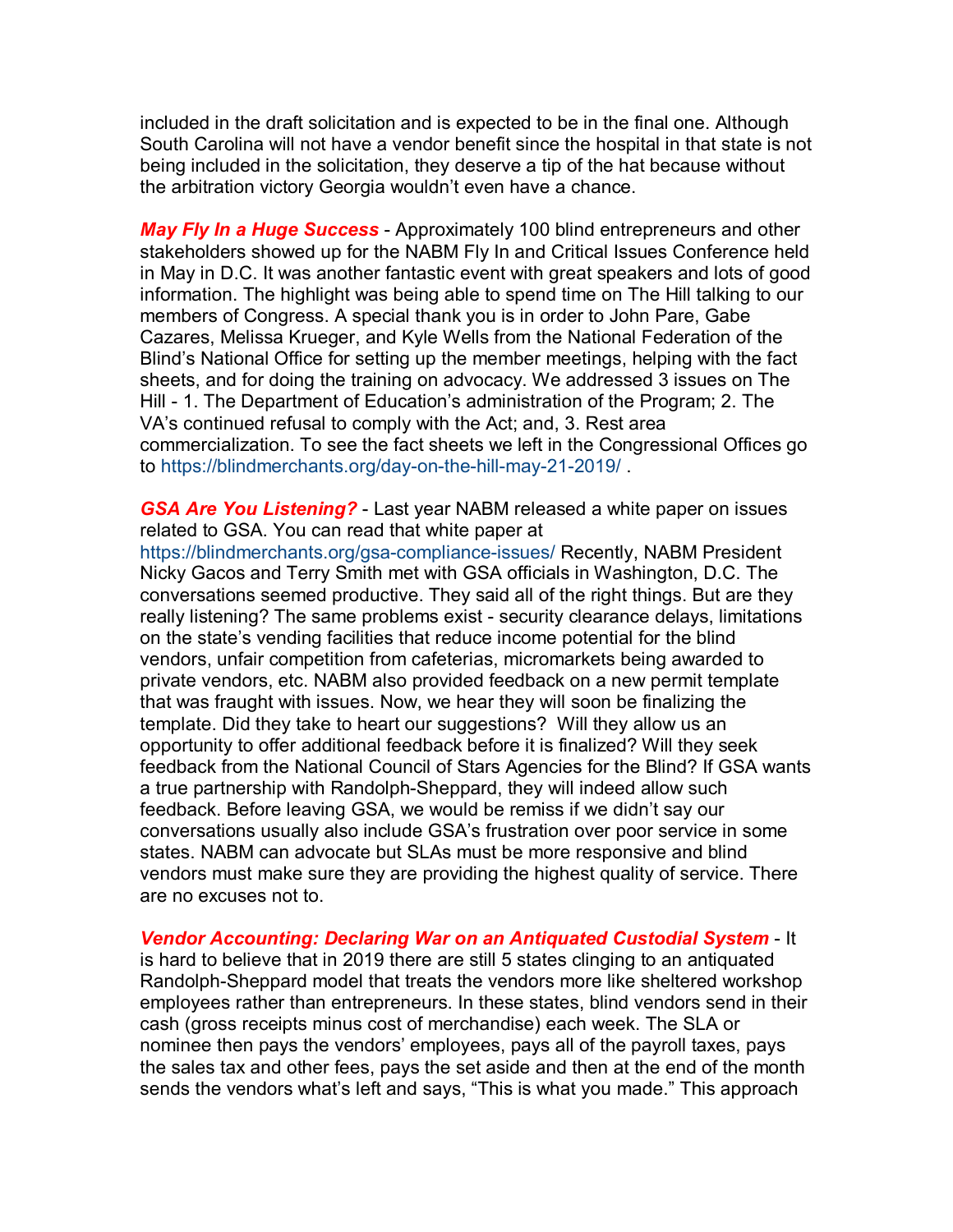is an affront to blind people everywhere. It breeds dependence rather than independence. This approach demonstrates a fundamental belief by the agency, as well meaning as it might be, that it truly doesn't believe in the abilities of the blind. How can a VR agency for the blind place people into competitive employment if it doesn't believe blind people can handle their own paperwork? The National Federation of the Blind believes that low expectations create obstacles between blind people and their dreams. For this reason, NABM has set out to end such systems. Our job is made easier by the fact it is illegal to use set aside or federal dollars to pay employees to perform these functions. RSA has already directed two states to end the practice. We are working with another state that is fixing the problem on its own. A fourth state is in discussions with RSA. And we have put the fifth state on notice that it must change. NABM believes blind people can be independent business owners and we will end this custodial approach.

*Answering Your Questions No Matter How Odd They May Sound* - NABM gets some really great questions which is a testament to the creative thinking of some of our blind entrepreneurs and SLA staff. We've decided we are going to share some of these actual questions with you. In each issue of The Blitz, we will pose a question and give you our answer. The first question is: Does managing a for pay parking lot or garage on federal property constitute a vending facility and therefore would be subject to the Randolph-Sheppard priority? You must refer to the definition of "vending facility" found at 34 C.F.R. 395.1(x) for the answer. The crux of the matter is that in order for the definition of a "vending facility" to be met, goods or services must be dispensed manually or automatically. Here a service (parking) is being dispensed manually (parking attendant) or automatically (payment kiosks). Therefore, the answer is yes. Now, there are a lot of factors at play as to whether or not managing a garage would be feasible. States would probably have to agree to share income with the federal entity in some fashion but there are advantages to the federal entity to not have to bid out the contract. Which SLA will be first to test our answer? We have an idea.

*What Is the SLA Really Supposed to Be Doing?* - NABM was recently asked to present at a state vendor conference on the responsibilities of the SLA. There are two ways to look at that question. What "should" the agency be doing and what is the agency "required" to do. For this presentation, we focused on the requirements in the law. We reviewed 34 C.F.R. 395 and listed those things the SLA is required to do. To review that list go to [https://blindmerchants.org/exactly](https://blindmerchants.org/exactly-what-are-the-responsibilities-of-the-sla/)[what-are-the-responsibilities-of-the-sla/](https://blindmerchants.org/exactly-what-are-the-responsibilities-of-the-sla/) .

*Jailbreak: States Warming Up to the Idea of Jail Commissaries - It is well* known that Tennessee has been very successful creating opportunities for the Blind to manage and operate inmate commissaries. NABM has tried to facilitate taking that model to other states. However, states for various reasons have been slow to jump into these waters. But that may be changing. At least 3 states have recently submitted proposals to manage inmate commissaries and two more are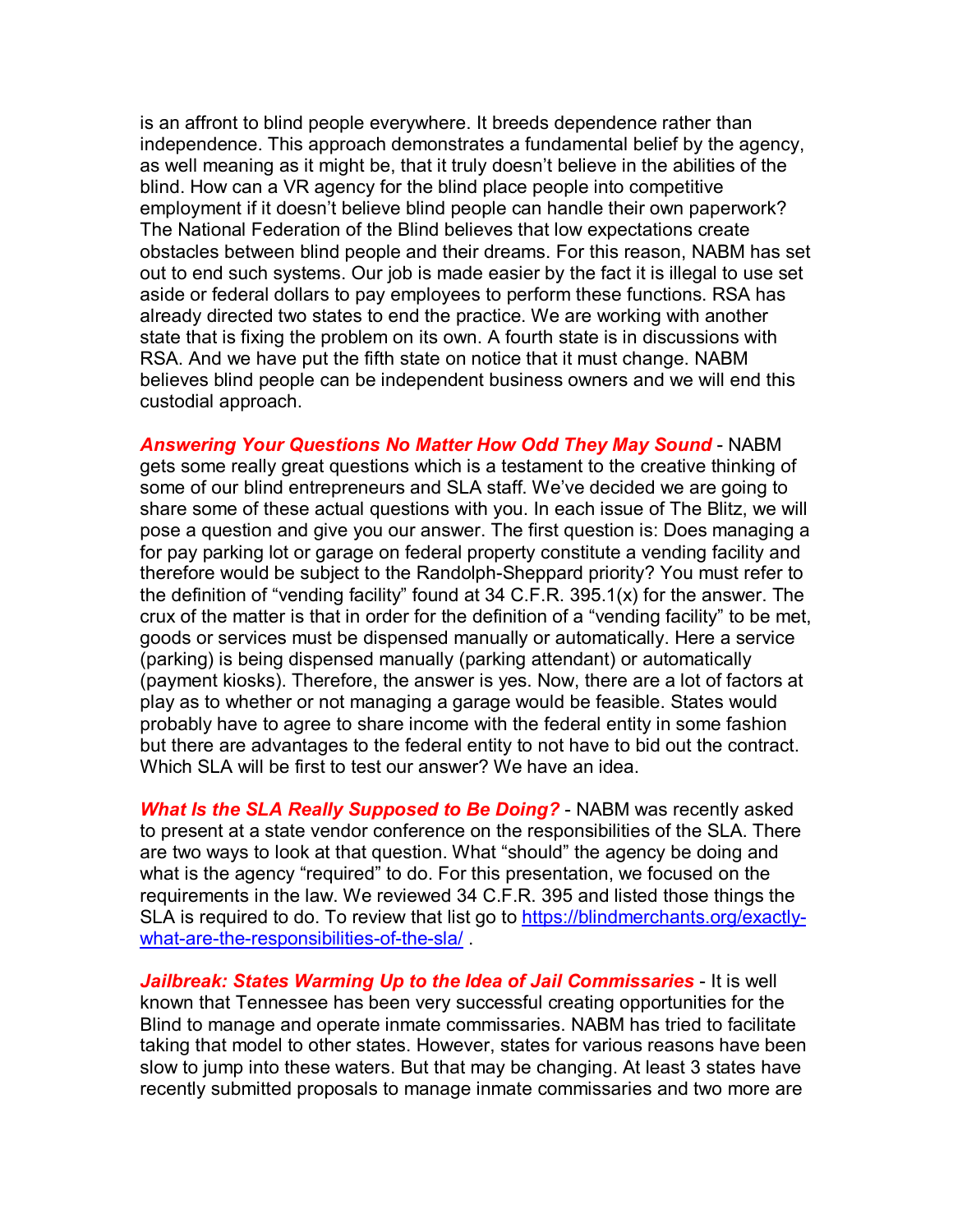seriously looking into the possibility. NABM was recently in Mississippi where we accompanied the BEP staff on a site visit. That one looks very promising. NABM is excited about the possibilities and is willing to assist any state that wants to pursue opportunities.

*Guam Refuses to Play* - When it comes to military contracts, you win some and you lose some but Guam refused to even get in the game. The Navy recently issued an RFP for the Naval Hospital on the island. The RFP came out with a Randolph-Sheppard priority. NABM did everything it could to secure that site for a blind person. We had some very positive exchanges with the Governor's Office. We laid out a simple plan with a teaming partner. Guam's VR officials refused to cooperate. We asked Guam to allow Hawaii to bid and still no cooperation. The blind consumers were very supportive but did not have enough influence to make it happen. Words can't describe how disappointed NABM was. In some ways, we came so close yet still so far away. However, we have not given up on Guam. We will continue to try to engage them and one day create opportunities for blind vendors there. With the large military presence, there are many government buildings that fall under the priority.

**Committee Chairs Are Talking and That's a Good Thing - Earlier this year,** NABM President Nicky Gacos began conducting monthly calls for Elected Committee Chairs. The calls are held the second Tuesday of every month at 8:00 PM Eastern Time. If you are a Committee Chair and not getting notices about the calls, Contact President Gacos at [President@Merchants-NFB.org.](mailto:President@Merchants-NFB.org) Zach Snow of Georgia and Michael Talley of Alabama Chair the calls. There are usually updates on important issues, a guest speaker, and discussion time. Terry Smith has been doing his Randolph-Sheppard 101 Training a few sections at a time. That has been very informative. Committee Chairs are encouraged to participate. Knowledge is power.

*NABM Welcomes New Board Members at Record Setting National* 

*Convention*- The only word to describe the National Federation of the Blind's July national convention in Las Vegas is WOW! 3,200 people attended and it was an amazing event from start to finish. NABM set an attendance record with approximately 125 attending the Merchants meeting. President Nicky Gacos presented a solid lineup of speakers and the organization conducted its annual business meeting. The members voted last year to expand the board by 2. Gary Grassman of New York and Michael Colbrunn of Minnesota were elected to fill the new seats. Zach Snow (Georgia), Melba Taylor (Maryland), Joe Higdon (Indiana), and Barbara Manuel (Alabama) were re-elected to new terms. Make plans now to attend NFB's 2020 national Convention which will kick off June 30 in Houston, Texas.

*Meet the New BEP Directors and Say Goodbye to Some Others* - Change is inevitable. Some longtime BEP Directors have departed. Carolyn Green, who supervised the BEP in Kansas for two decades has left BEP and is in another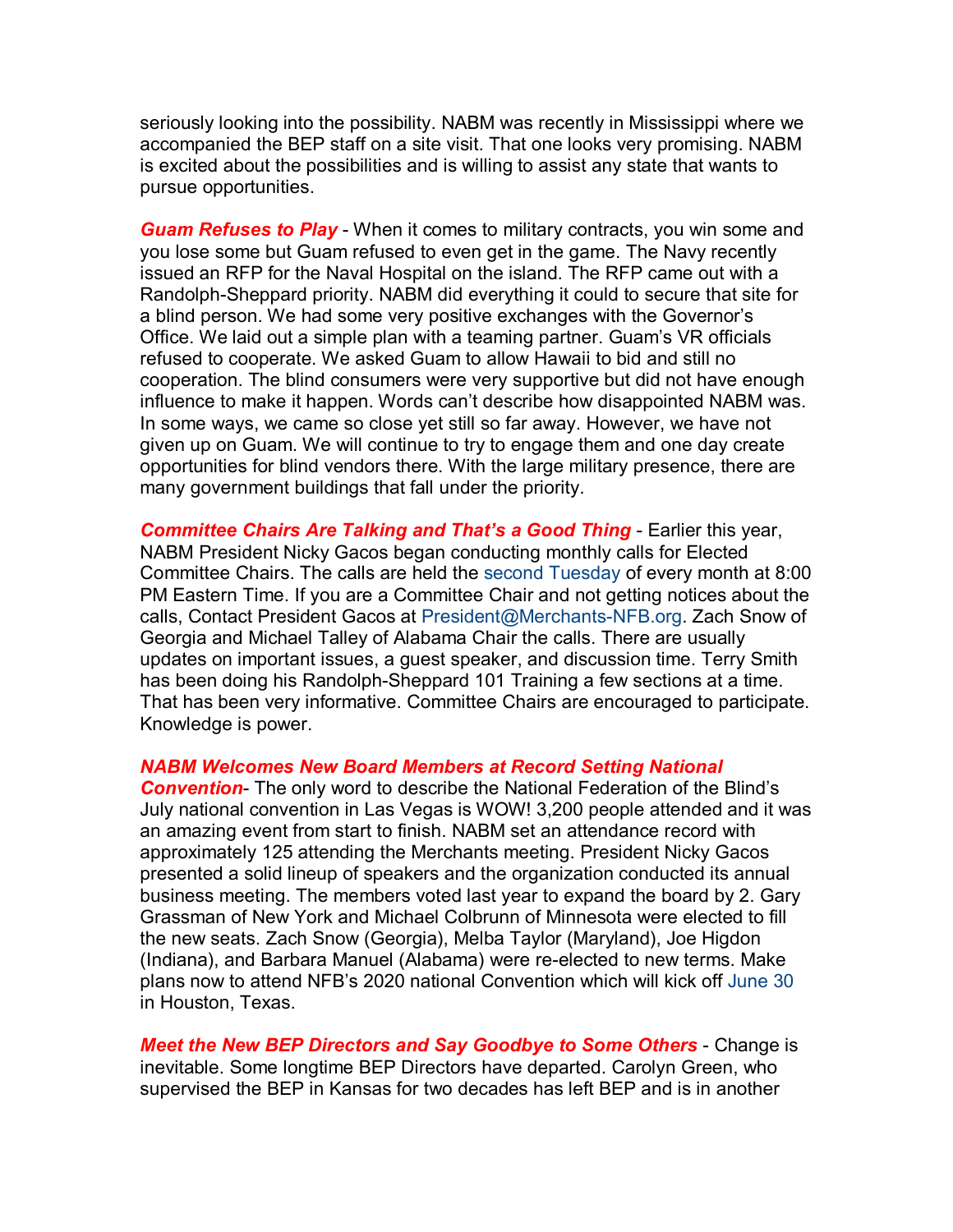position in the same department. Pam Geary in Alaska accepted a promotion and is in another position in State government. Charlie Garret in Georgia has left state government. We wish them all the very best. However, we do want to welcome aboard Matthew Miller in Kansas, Olivia Carr in Alaska, and Kathy Roat in Iowa. And we welcome back at least on an interim basis Teresa Eggleston who will fill in in Georgia until a permanent director can be hired. Good luck guys! Let us know how we can help. Oklahoma still has an opening but that position is expected to be filled in the not too distant future.

*He's Back!* - Dan Frye has come back home. Many of you know Dan from his time working for NFB or his RSA days. Others know him from the time he served as the Executive Director of the New Jersey Commission for the Blind. After leaving Jersey, Dan worked for Aira. But now he's back in Rehab having recently taken over as the Director of Services for the Blind in New Hampshire Welcome home Mr. Frye.

**Wishing an Old Friend a Happy Retirement** - An old friend and supporter is hanging it up. Mike Barclay with Southern Foodservice Management has retired. Under Mike's leadership, Southern has been an outstanding teaming partner with several blind entrepreneurs. He has also supported BLAST and contributed to our advocacy efforts. We will miss Mike but wish him a long and healthy retirement. And this is for you, Mike. Roll Tide!

*A Good Friend is Going Home* - Gabe Cazares has left the National Federation of the Blind's National Office where he served as Manager of Government Affairs. Gabe was a good friend to NABM and a tremendous help with our fly ins. He accepted a position on Houston Mayor Sylvester Turner's senior staff. He will be sorely missed but we understand the draw of going home.

*Meet a New Friend: Melissa McCarthy* - NABM would like to introduce you to Melissa McCarthy with BOOKMYGROUP. She has been assisting NABM with securing hotels for future BLAST Conferences and other events. She secured the hotel for our May Critical Issues Conference/ Fly In and got us the Hyatt Regency at a remarkable \$149 rate Downtown Chicago for next year's BLAST. She is a hard worker and does a terrific job She's available to help state BEPs find just the right property for your event. Reach out to her at [MMccarthy@bookmygroup.com.](mailto:MMccarthy@bookmygroup.com)?

*On the Road Again* - NABM has been on the road a lot as usual. So far this year, we've presented at vendor training conferences in Alaska, Arizona, California, Colorado, Connecticut, Delaware, Florida, Hawaii, Indiana, Kansas, Kentucky, Michigan, Mississippi, North Carolina, and Virginia. Still to come between now and the end of the year are Illinois, Pennsylvania, Texas, and Utah. Whew! That's a lot of frequent flyer miles.

*Sign Up to Be Part of the Movement* - In past issues of the Blitz, we haven't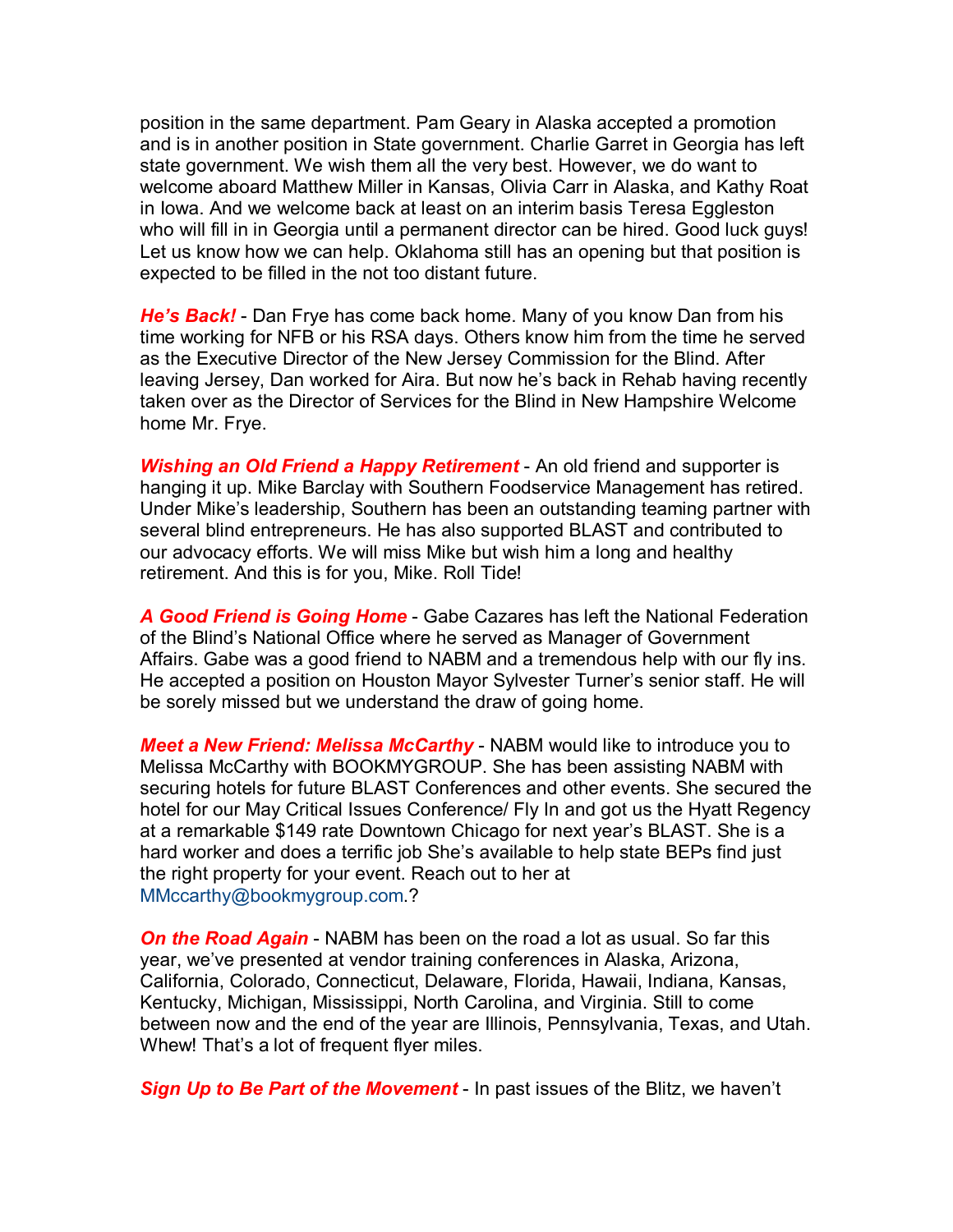really emphasized membership in the organization. However, we really would like to have you as a member. Dues are only \$10 per year. You help the cause but more importantly you will be part of something special. Join now by going to <https://blindmerchants.org/about/membership-form/>

*Upcoming Events* - Here's a look at events coming up over the next 9 months:

- October 30 November 1 National Council of State Agencies for the Blind Fall Meeting in Jacksonville, Florida
- November 18-20 NAMA Coffee, Tea, and Water Show in Anaheim, California
- February 10 NABM Midyear Training In Washington, D.C.
- February 10-12 National Federation of the Blind Washington Seminar in Washington, D.C.
- April 14-17 Chicago! Chicago! Downtown Chicago BLAST at the Hyatt Regency
- April 22-24 National Council of State Agencies for the Blind Spring Meeting in Bethesda, Maryland
- May 6-8 NAMA ONESHOW in Nashville, Tennessee
- June 30-July 5 National Federation of the Blind National Convention in Houston, Texas
- July 20-22 NAMA Advocacy Day and Fly In in Washington, D.C.

*Check Us Out on Facebook –* Like the National Association of Blind Merchants on Facebook and keep up with the latest and greatest when it comes to Randolph-Sheppard.

## *Tidbits*

- We have sad news to report from Louisiana. Lee Frazier, the former vendor at Fort Polk, passed away on September 20. Lee was a good guy, a strong NABM / NFB supporter, and will be deeply missed.
- Congratulations to NABM Emerging Leader Adam Bevel of Arizona who was invited to address the 68th United Nations Civil Society Conference which was held in August in Salt Lake City.
- A shout out to the Indy Thunder who repeated for the 4th consecutive year as Beep Ball World Series Champs. The victory was fueled in part by 3 blind entrepreneurs- Joe Higdon, Ron Brown, and Ed Brown. Way to go guys!
- NABM's Terry Smith joined 5 Nashville area blind entrepreneurs in a skydiving adventure in July. The outing was organized by Melissa Chilton who was the only one in the group to have ever jumped. Check out Terry's video<https://www.youtube.com/watch?v=jqGJPE1Vybs>
- Congratulations to Stan Young who assumed his new assignment as one of 3 blind vendors assigned to operate the newsstands / gift shops at the Honolulu Airport. This is the largest Randolph-Sheppard retail operation in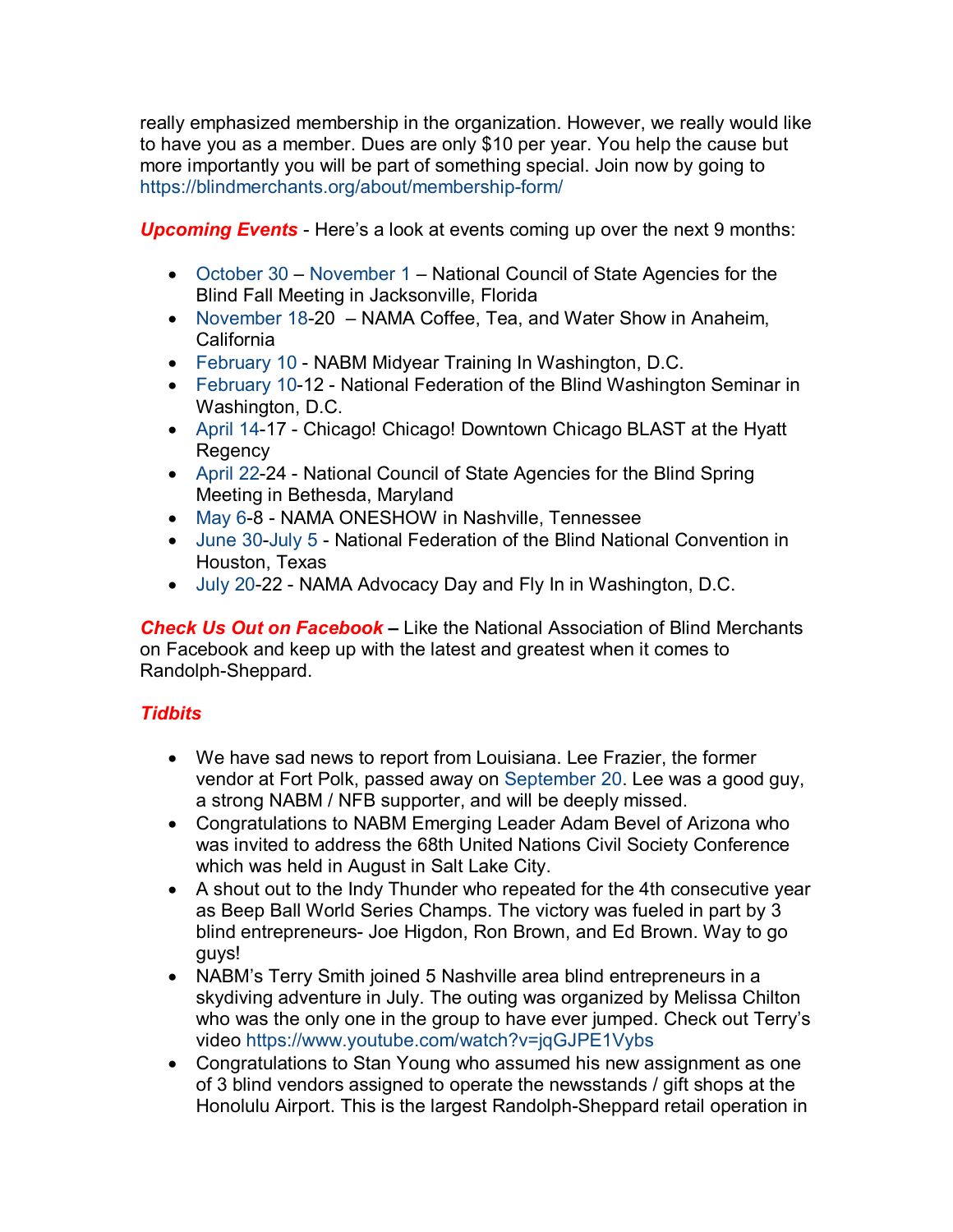the country.

• Barbara Badger, who handles most of the administrative functions for NABM, has a new addition to the family. Grand baby #2, Jonah Ellias Badger, arrived on September 25th. And then came news that her son and his wife will be presenting her with grand baby #3 next year. Congratulations Nana!

*You Can Still Help* – Do you like what the National Federation of the Blind and NABM are doing to advocate for the program on a national level and to assist individual state programs and blind entrepreneurs? Do you enjoy reading The *Blitz* and being kept informed about what is going on in the Randolph-Sheppard community? If so, we can use your financial support. Over half of our support comes from the NFBEI subscriptions, but we count on donations to make up the rest. If you would like to contribute to the cause, we would welcome your donation. You can donate by sending a check to:

*National Association of Blind Merchants 7450 Chapman Highway, #319 Knoxville, TN 37920*

Make the check payable to NABM and write "NFBEI" in the memo portion of the check. Your support is greatly appreciated.

You can also donate by going to our website at [www.blindmerchants.org](http://www.blindmerchants.org/) where we have added a new way you can contribute. We can create a bank draft for you so you can sign up for monthly giving. Contact Barbara Badger at [Barbara@merchants-nfb.org](mailto:Barbara@merchants-nfb.org) if you are interested in setting up bank draft donations.

If your state is one of the 12 that doesn't take advantage of NABM's subscription services, we'd welcome your involvement. Terry Smith would be happy to discuss the services with you.

*Share Your News with Everyone*– Help us keep everyone informed about what is happening around the country. Let us hear from you. Tell us what is going on in your state. What is happening in one state affects what is going on in another. NABM and the NFBEI offer the best vehicle to keep everyone updated on what is going on out there.

## *GET THE BLITZ-READ THE BLITZ-SHARE THE BLITZ*

**PLEASE FEEL FREE TO SHARE THE BLITZ WITH OTHERS AND DISTRIBUTE ON YOUR LISTSERVS. WE WANT ALL BLIND ENTREPRENEURS, BEP ADMINISTRATORS, and OTHER STAKEHOLDERS TO KNOW WHAT NABM AND THE NFBEI ARE DOING**